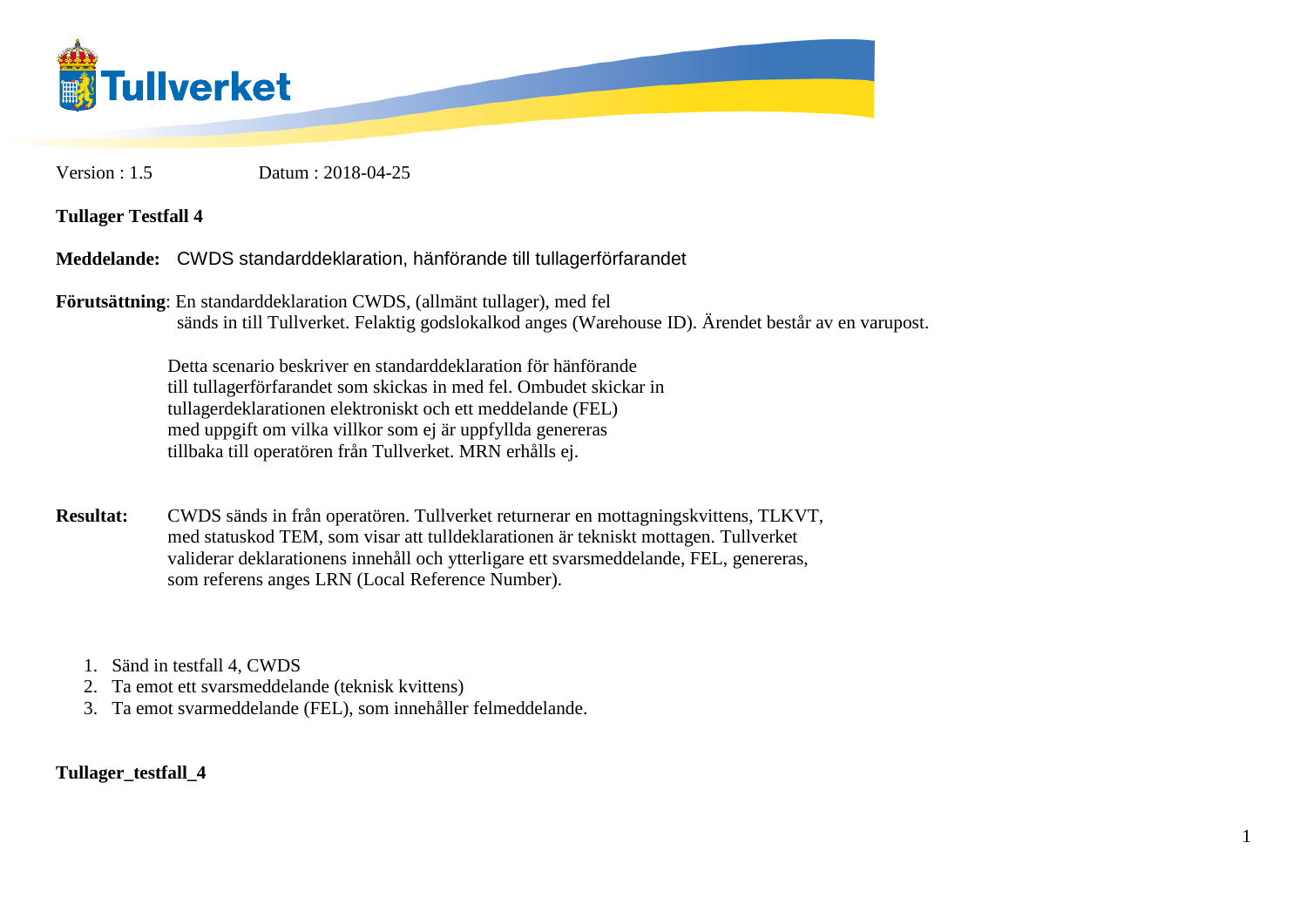## *CWDS, tulldeklaration (standarddeklaration) med felaktig godslokalkod*

| <b>WCO ID</b>    | Crd | Tree               | <b>XML Tag</b>               | <b>Guiding information</b>                                             |                                                                                                                                                                                                                                     | <b>Format</b> Value |                                          |
|------------------|-----|--------------------|------------------------------|------------------------------------------------------------------------|-------------------------------------------------------------------------------------------------------------------------------------------------------------------------------------------------------------------------------------|---------------------|------------------------------------------|
| 42A              |     | <b>Declaration</b> |                              |                                                                        | WCO Desc: Any statement or action, in any form prescribed or accepted<br>by the Governmental Agency, giving information or<br>particulars required by the Governmental Agency                                                       |                     |                                          |
| D026             | 1.1 |                    | <b>FunctionalReferenceID</b> | <b>UCC No:</b><br>Name:                                                | WCO Desc: Reference number identifying a specific information<br>exchange<br>$\frac{2/5}{LRN}$                                                                                                                                      | an22                | Tullid från egen serie                   |
| D013             | 11  |                    | <b>TypeCode</b>              | <b>WCO Desc:</b><br><b>UCC No:</b><br>Name:<br><b>UCC No:</b><br>Name: | Code specifying the name of a document<br><u> 1/1</u><br>Declaration type<br><u> 1/2</u><br>Additional declaration type                                                                                                             | an.3                | <b>IMA</b>                               |
| 05A              | 0.1 |                    | Agent                        | <b>WCO Desc:</b>                                                       | Person authorised to act on behalf of another party                                                                                                                                                                                 |                     |                                          |
| R004             | 1.1 |                    | - ID                         | <b>UCC No:</b><br>Name:                                                | WCO Desc: Identification of a party authorised to act on behalf of another  an17<br>party<br>3/20<br>Representative identification no                                                                                               |                     | <b>Uppgiftslämnarens EORI-</b><br>nummer |
| 102              | 11  |                    | <b>FunctionCode</b>          | <b>WCO Desc:</b><br><b>UCC No:</b><br>Name:                            | The capacity in which the agent is acting<br>3/21<br>Representative status code                                                                                                                                                     | ln1                 | 2                                        |
| 57B              | 1.1 |                    | <b>Declarant</b>             | <b>WCO Desc:</b>                                                       | A party who makes a declaration to an official body or -<br>where legally permitted - in whose name, or on whose behalf,<br>a declaration to an official body is made                                                               |                     |                                          |
| R <sub>124</sub> | 01  |                    | <b>Name</b>                  | <b>UCC No:</b><br>Name:                                                | WCO Desc: Name of a party who makes a declaration to an official body<br>or - where legally permitted - in whose name, or on whose<br>behalf, a declaration to an official body is made<br>3/17<br>Declarant - Name                 | an70                |                                          |
| R <sub>123</sub> | 01  |                    | $\overline{ID}$              | <b>WCO Desc:</b><br><b>UCC No:</b><br>Name:                            | Identification of a party who makes a declaration to an official an17<br>body or - where legally permitted - in whose name, or on<br>whose behalf, a declaration to an official body is made<br>3/18<br>Declarant identification no |                     | SE5090722843                             |
| 04A              | 0.1 |                    | <b>Address</b>               | <b>WCO Desc:</b>                                                       | Details relating to an address                                                                                                                                                                                                      |                     |                                          |
| 241              | 1.1 |                    | <b>CityName</b>              | <b>UCC No:</b><br>Name:                                                | WCO Desc: Name of a city<br>3/17<br>Declarant - City                                                                                                                                                                                | lan35               |                                          |
| 242              | 1.1 |                    | <b>CountryCode</b>           | <b>WCO Desc:</b>                                                       | Identification of the name of the country or other<br>geographical entity as specified in ISO 3166 and UN/ECE                                                                                                                       | a2                  |                                          |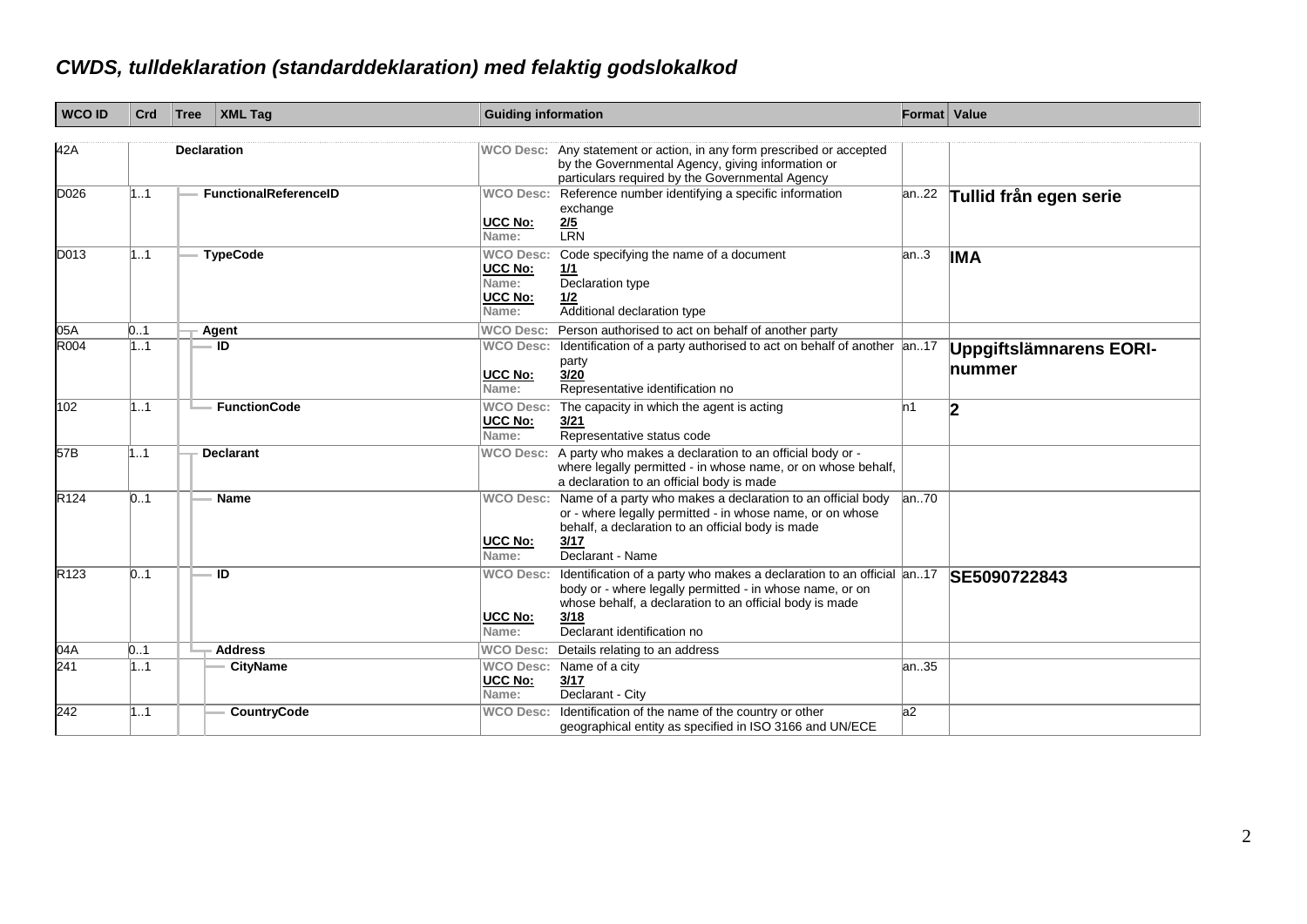| <b>WCO ID</b> | Crd Tree | <b>XML Tag</b> | Guiding information |  | Format Value |
|---------------|----------|----------------|---------------------|--|--------------|
|---------------|----------|----------------|---------------------|--|--------------|

|                  |     |                      | <b>UCC No:</b><br>Name:                     | Rec 3<br>3/17<br>Declarant - Country                                                                                                                         |          |            |
|------------------|-----|----------------------|---------------------------------------------|--------------------------------------------------------------------------------------------------------------------------------------------------------------|----------|------------|
| 239              | 01  | Line                 | <b>WCO Desc:</b><br><b>UCC No:</b><br>Name: | Specification of the postal delivery point such as street and<br>number or post office box<br>3/17<br>Declarant - Street and number                          | an70     |            |
| 245              | 11  | PostcodelD           | <b>WCO Desc:</b><br><b>UCC No:</b><br>Name: | Code specifying a postal zone or address<br>3/17<br>Declarant - Postcode                                                                                     | lan9     |            |
| 67A              | 1.1 | GoodsShipment        | <b>WCO Desc:</b>                            | Details about the movement and the handling of goods<br>shipped together on one or more means of transport between<br>original consignor and final consignee |          |            |
| 28A              | 0.1 | <b>Consignment</b>   |                                             | WCO Desc: Details about the transport between a consignor and a<br>consignee as specified in the transport contract document                                 |          |            |
| 096              | 11  | <b>ContainerCode</b> | container<br><b>UCC No:</b><br>Name:        | WCO Desc: A code indicating whether or not goods are transported in a<br>7/2<br>Container                                                                    | ln 1     |            |
| 64A              | 0.1 | GoodsLocation        | <b>WCO Desc:</b>                            | Information about the place where the goods are located                                                                                                      |          |            |
| L016             | 01  | <b>Name</b>          | <b>WCO Desc:</b><br><b>UCC No:</b><br>Name: | Name of the place where goods are located<br>5/23<br>Location of goods - Identification of location                                                          | an.35    | <b>EGY</b> |
| L017             | 01  | ٠ID                  | <b>WCO Desc:</b><br><b>UCC No:</b><br>Name: | To identify the place where goods are located<br>5/23<br>Location of goods - Additional identifier                                                           | $\ln .3$ |            |
| L <sub>110</sub> | 11  | -TypeCode            | <b>WCO Desc:</b><br><b>UCC No:</b><br>Name: | The type of goods location<br>5/23<br>Location of goods - Type of location                                                                                   | a1       | B          |
| 04A              | 1.1 | <b>Address</b>       | <b>WCO Desc:</b>                            | Details relating to an address                                                                                                                               |          |            |
| 410              | 11  | TypeCode             | <b>WCO Desc:</b><br><b>UCC No:</b><br>Name: | To identify the type of an address<br>5/23<br>Location of goods - Qualifier of the identification                                                            | la1      |            |
| 241              | 01  | <b>CityName</b>      | <b>WCO Desc:</b><br><b>UCC No:</b><br>Name: | Name of a city<br>5/23<br>Location of goods - City                                                                                                           | an.35    |            |
| 242              | 1.1 | CountryCode          |                                             | WCO Desc: Identification of the name of the country or other<br>geographical entity as specified in ISO 3166 and UN/ECE                                      | a2       | <b>SE</b>  |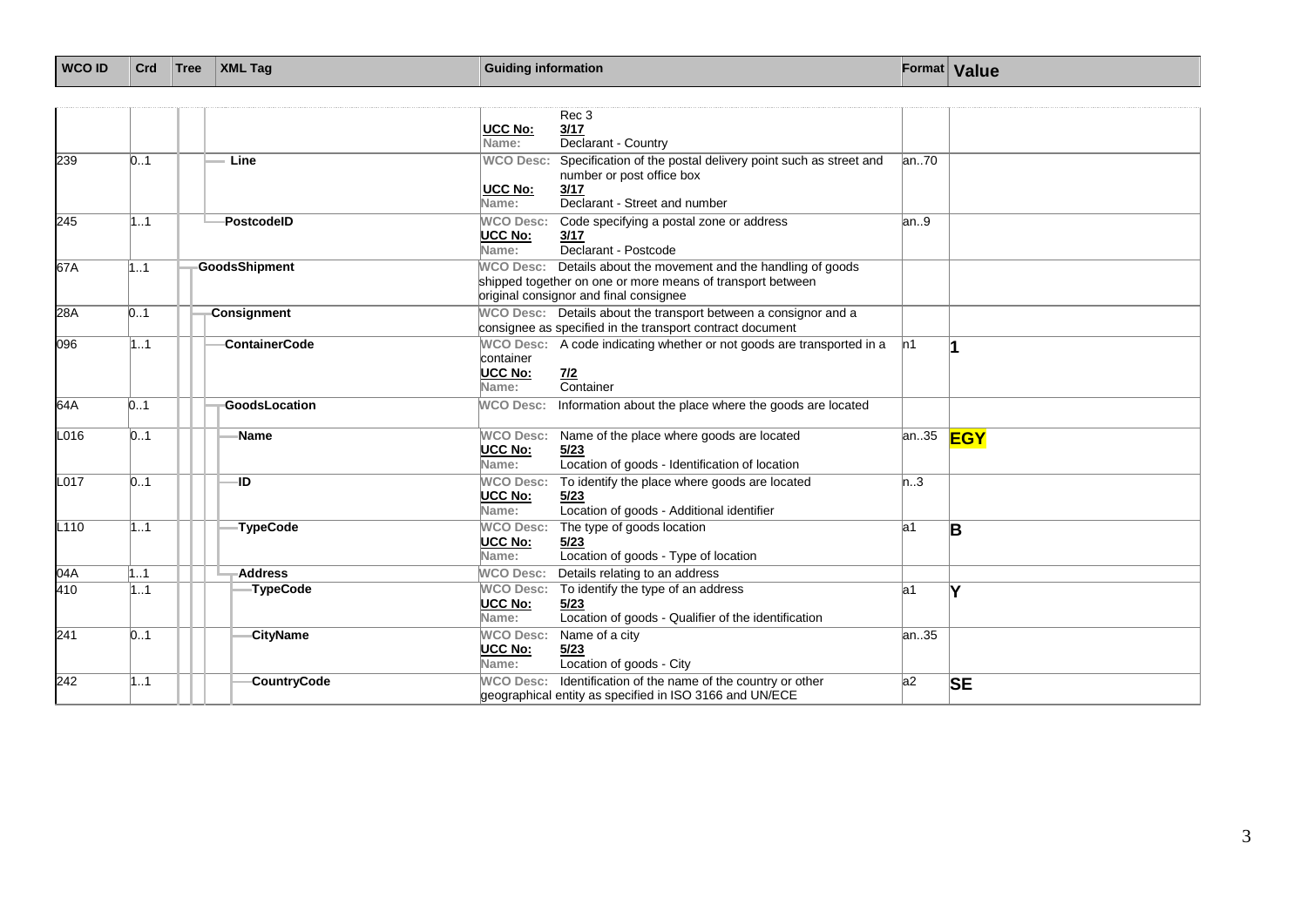| <b>WCO ID</b> | Crd                    | Tree | <b>XML Tag</b>                | <b>Guiding information</b>                        |                                                                                                                                                                                |               | <b>Format Value</b> |
|---------------|------------------------|------|-------------------------------|---------------------------------------------------|--------------------------------------------------------------------------------------------------------------------------------------------------------------------------------|---------------|---------------------|
|               |                        |      |                               |                                                   |                                                                                                                                                                                |               |                     |
|               |                        |      |                               | Rec 3<br><b>UCC No:</b><br>Name:                  | 5/23<br>Location of goods - Country                                                                                                                                            |               |                     |
| 239           | 0.1                    |      | Line                          | <b>WCO Desc:</b><br><b>UCC No:</b><br>Name:       | Specification of the postal delivery point such as street and<br>number or post office box<br>5/23<br>Location of goods - Street and number                                    | an70          |                     |
| 245           | 0.1                    |      | PostcodelD                    | <b>WCO Desc:</b><br><b>UCC No:</b><br>Name:       | Code specifying a postal zone or address<br>5/23<br>Location of goods - Postcode                                                                                               | an.9          |                     |
| 31B           | $\mathsf{D}$ .<br>9999 |      | TransportEquipment            | <b>WCO Desc:</b>                                  | Details of Transport equipment used for the consignment                                                                                                                        |               |                     |
| 159           | 1.1                    |      | -ID                           | unit load device<br><b>UCC No:</b><br>Name:       | WCO Desc: Marks (letters and/or numbers) which identify equipment e.g.  an17<br>7/10<br>Container identification number                                                        |               | CSQZ3054383         |
| 99B           | 0.1                    |      | <b>Destination</b>            | <b>WCO Desc:</b>                                  | Details related to the country of destination                                                                                                                                  |               |                     |
| 465           | 1.1                    |      | CountryCode                   | <b>UCC No:</b><br>Name:                           | WCO Desc: To identify the country of destination<br>5/8<br>Country of destination code                                                                                         | a2            | <b>SE</b>           |
| 95B           | 0.1                    |      | <b>ExportCountry</b>          | <b>WCO Desc:</b>                                  | Details related to the export country                                                                                                                                          |               |                     |
| 062           | 1.1                    |      | ١D                            | intermediate countries<br><b>UCC No:</b><br>Name: | WCO Desc: To identify the country from which the goods are originally<br>exported without any commercial transaction taken place in<br>5/14<br>Country of dispatch/export code | a2            | <b>CN</b>           |
| 65A           | 0.1                    |      | GoodsMeasure                  | <b>WCO Desc:</b>                                  | Details about the goods weight, quantities, and amounts                                                                                                                        |               |                     |
| 126           | 1.1                    |      | GrossMassMeasure              | transport equipment<br>UCC No:<br>Name:           | WCO Desc: Weight of line item including packaging but excluding the<br>6/5<br>Gross mass (kg)                                                                                  | $n.16,6$ 1000 |                     |
| 68A           | 999                    |      | GovernmentAgencyGoodsItem     | <b>WCO Desc:</b>                                  | Goods item as declared to Government Agency                                                                                                                                    |               |                     |
| 006           | 1.1                    |      | SequenceNumeric               | <b>WCO Desc:</b><br><b>UCC No:</b><br>Name:       | Number indicating the position in a sequence<br>1/6<br>Goods item number                                                                                                       | n.5           |                     |
| 114           | 11                     |      | <b>StatisticalValueAmount</b> | <u>UCC No:</u><br>Name:                           | WCO Desc: Value declared for statistical purposes of those goods in a<br>consignment which have the same statistical heading<br>8/6<br>Statistical value                       |               | $n.16,2$ 1899000    |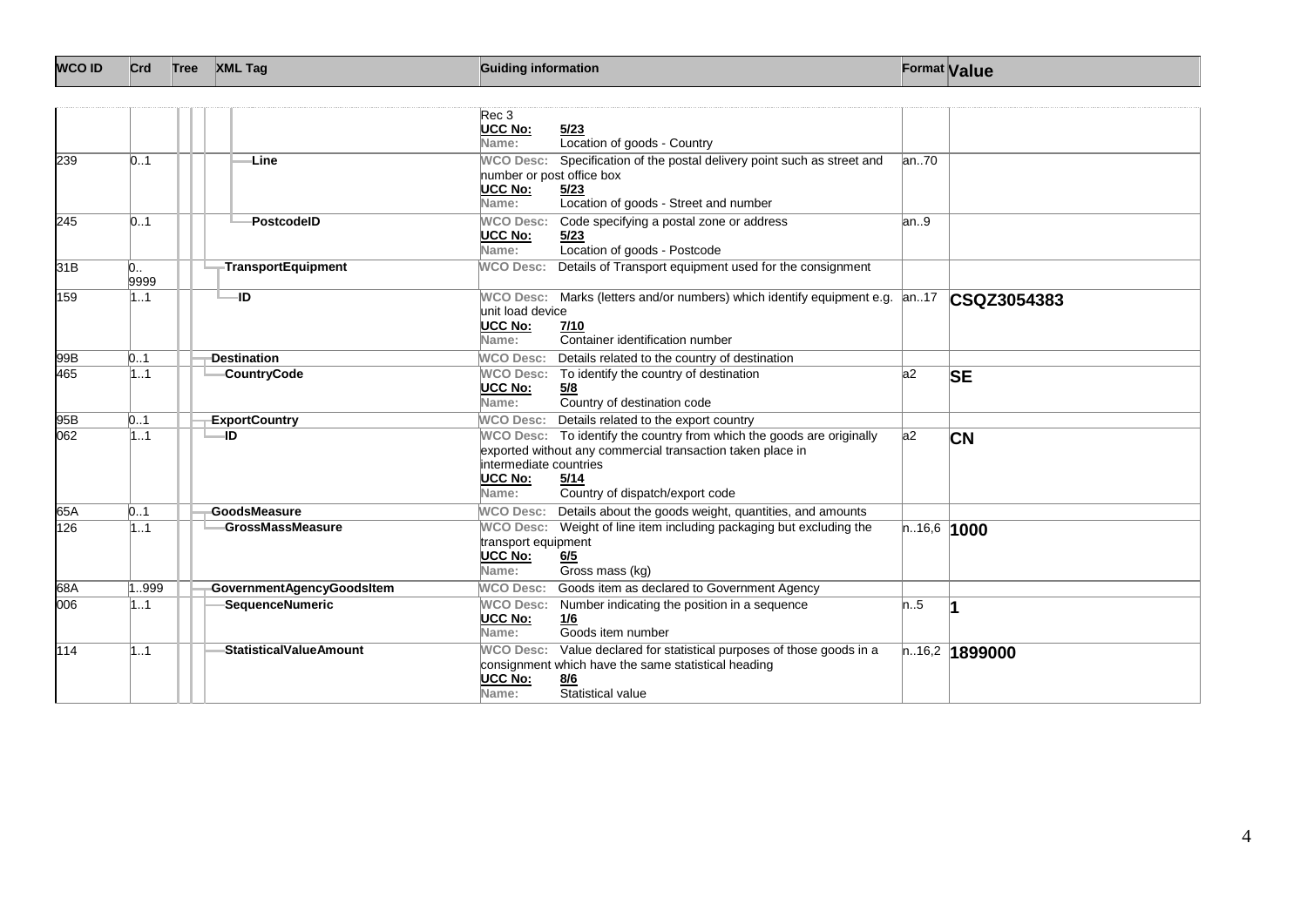| 02A  | 0.99  | <b>AdditionalDocument</b>   | WCO Desc: Details related to additional documents supplied as part of a<br>declaration or sought as part of a response                                                                                                                                                                                                                                                       |                              |
|------|-------|-----------------------------|------------------------------------------------------------------------------------------------------------------------------------------------------------------------------------------------------------------------------------------------------------------------------------------------------------------------------------------------------------------------------|------------------------------|
| D005 | 1.1   | -ID                         | WCO Desc: Identifier of a document providing additional information<br><b>UCC No:</b><br>2/3<br>Documents produced, certificates and authorisations,<br>Name:<br>additional references - Document identifier                                                                                                                                                                 | an35                         |
| D006 | 11    | <b>TypeCode</b>             | WCO Desc: Code specifying the name of an additional document<br><b>UCC No:</b><br>2/3<br>Documents produced, certificates and authorisations,<br>Name:<br>additional references - Document type                                                                                                                                                                              | lan4                         |
| 03A  | 0.99  | AdditionalInformation       | Special request to government from declarant to take or not<br><b>WCO Desc:</b><br>to take action                                                                                                                                                                                                                                                                            |                              |
| 226  | 01    | <b>StatementCode</b>        | <b>WCO Desc:</b><br>Coded form of an additional statement<br><b>UCC No:</b><br>2/2<br>Additional information - Coded version<br>Name:                                                                                                                                                                                                                                        | an5                          |
| 225  | 01    | <b>StatementDescription</b> | <b>WCO Desc:</b><br>Description of an additional statement<br><b>UCC No:</b><br>2/2<br>Additional information - Free text description<br>Name:                                                                                                                                                                                                                               | an512                        |
| 23A  | 1.1   | <b>Commodity</b>            | Details about the properties of the goods<br><b>WCO Desc:</b>                                                                                                                                                                                                                                                                                                                |                              |
| 137  | 1.1   | <b>Description</b>          | WCO Desc: Plain language description of the nature of a goods item<br>sufficient to identify it for cross-border regulatory purposes<br>such as customs, phytosanitary, statistical or transport.<br><b>UCC No:</b><br>6/8<br>Description of goods<br>Name:                                                                                                                  | an512 <b>Bomullsskjortor</b> |
| 21A  | 0.201 | <b>Classification</b>       | Details about the non-commercial categorization of a<br>WCO Desc:<br>commodity by a standard-setting organization                                                                                                                                                                                                                                                            |                              |
| 145  | 1.1   | -ID                         | WCO Desc: The non-commercial categorization of a commodity by a<br>standard-setting organization<br><b>UCC No:</b><br>6/13<br>CUS code<br>Name:<br><b>UCC No:</b><br>6/14<br>Commodity code - Combined nomenclature code<br>Name:<br>UCC No:<br>6/15<br>Commodity code - TARIC code<br>Name:<br><b>UCC No:</b><br>6/16<br>Commodity code - TARIC additional code(s)<br>Name: | an18                         |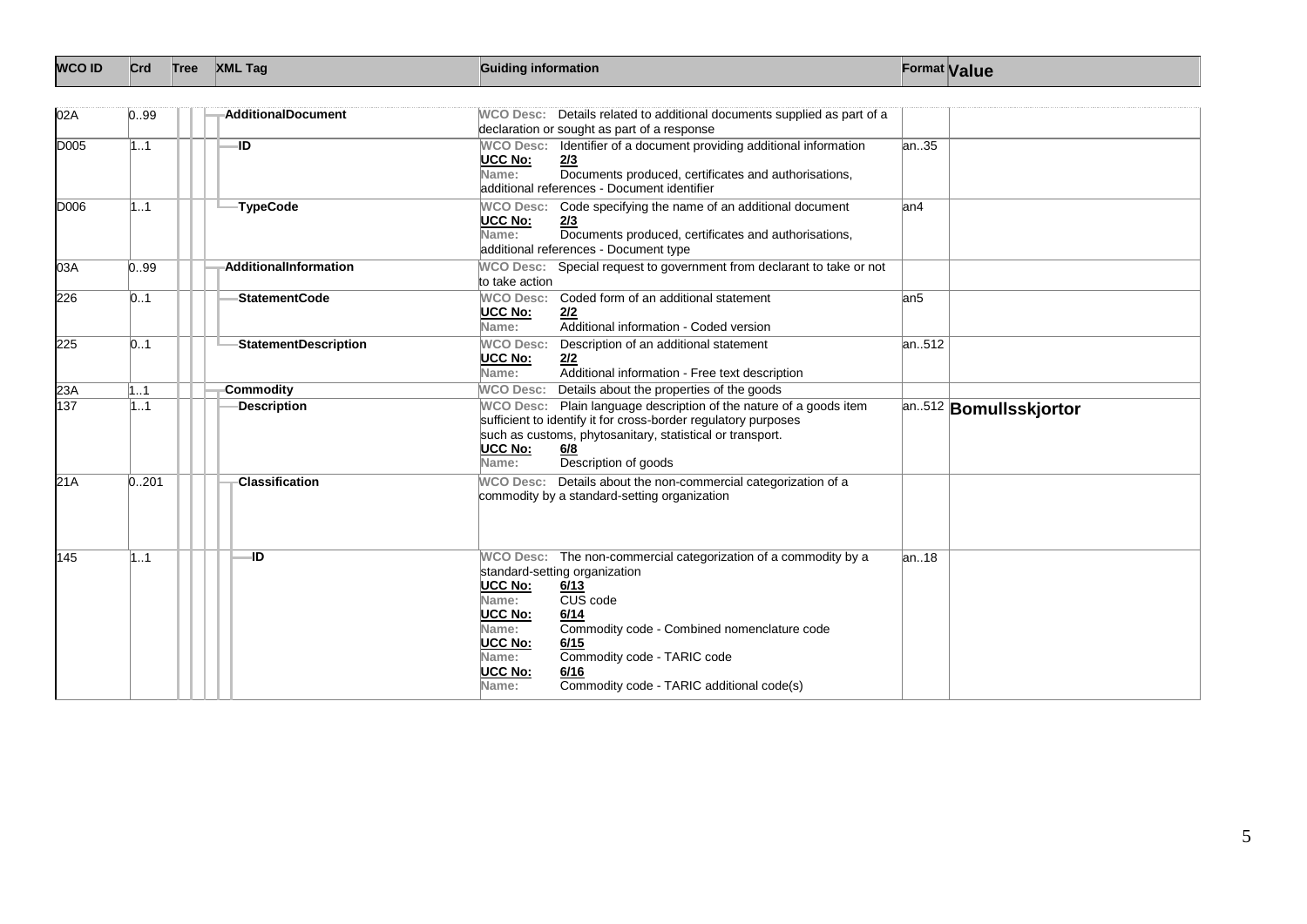| <b>WCO ID</b> | <b>Crd</b> | Tree | <b>XML Tag</b> | <b>Guiding information</b> |  | Format Rules |
|---------------|------------|------|----------------|----------------------------|--|--------------|
|---------------|------------|------|----------------|----------------------------|--|--------------|

|     |           |                               | <b>UCC No:</b><br>6/17                                                           |        |                 |
|-----|-----------|-------------------------------|----------------------------------------------------------------------------------|--------|-----------------|
|     |           |                               | Commodity code - National additional code(s)<br>Name:<br><b>WCO Desc:</b>        |        |                 |
|     | 11        | <b>IdentificationTypeCode</b> | <b>UCC No:</b><br>M/A                                                            | lan.3  |                 |
|     |           |                               | Classification qualifier<br>Name:                                                |        |                 |
| 50A | 0.1       | <b>DutyTaxFee</b>             | Calculation one instance one duty, one tax, one fee<br><b>WCO Desc:</b>          |        |                 |
|     |           |                               | Each instance of this class is to be used for a<br>Comment:                      |        |                 |
|     |           |                               | single occurence of duty, tax or fee                                             |        |                 |
| 164 | 11        | <b>DutyRegimeCode</b>         | <b>WCO Desc:</b><br>Code specifying a type of duty regime                        | ln3    |                 |
|     |           |                               | <b>UCC No:</b><br>4/17<br>Preference<br>Name:                                    |        |                 |
| 65A | 0.1       | GoodsMeasure                  | Details about the goods weight, quantities, and amounts<br><b>WCO Desc:</b>      |        |                 |
| 126 | 0.1       | <b>GrossMassMeasure</b>       | WCO Desc: Weight of line item including packaging but excluding the              | n.16,6 |                 |
|     |           |                               | transport equipment                                                              |        |                 |
|     |           |                               | <b>UCC No:</b><br>6/5                                                            |        |                 |
|     |           |                               | Gross mass (kg)<br>Name:                                                         |        |                 |
| 130 | 01        | TariffQuantity                | Quantity of the goods in the unit as required by Customs for<br><b>WCO Desc:</b> | n.16,6 |                 |
|     |           |                               | tariff, statistical or fiscal purposes                                           |        |                 |
|     |           |                               | <b>UCC No:</b><br>6/2<br>Supplementary units<br>Name:                            |        |                 |
|     |           |                               | Details of Transport equipment used for the consignment<br><b>WCO Desc:</b>      |        |                 |
| 31B | 0<br>9999 | TransportEquipment            |                                                                                  |        |                 |
| 159 | 11        | <b>ID</b>                     | WCO Desc: Marks (letters and/or numbers) which identify equipment e.g. an17      |        |                 |
|     |           |                               | unit load device                                                                 |        |                 |
|     |           |                               | <b>UCC No:</b><br>7/10                                                           |        |                 |
|     |           |                               | Container identification number<br>Name:                                         |        |                 |
| 99B | 0.1       | <b>Destination</b>            | Details related to the country of destination<br><b>WCO Desc:</b>                |        |                 |
| 465 | 1.1       | CountryCode                   | <b>WCO Desc:</b><br>To identify the country of destination<br><b>UCC No:</b>     | a2     |                 |
|     |           |                               | 5/8<br>Country of destination code<br>Name:                                      |        |                 |
| 95B | 0.1       | <b>ExportCountry</b>          | Details related to the export country<br><b>WCO Desc:</b>                        |        |                 |
| 062 | 1.1       | -ID                           | WCO Desc: To identify the country from which the goods are originally            | a2     |                 |
|     |           |                               | exported without any commercial transaction taken place in                       |        |                 |
|     |           |                               | intermediate countries                                                           |        |                 |
|     |           |                               | <b>UCC No:</b><br>5/14                                                           |        |                 |
|     |           |                               | Country of dispatch/export code<br>Name:                                         |        |                 |
| 70A | 1.1       | <b>GovernmentProcedure</b>    | Details about the current and previous government procedure<br><b>WCO Desc:</b>  |        |                 |
|     |           |                               |                                                                                  |        |                 |
| 166 | 111       | <b>CurrentCode</b>            | WCO Desc: Code specifying a procedure                                            | an.3   | $\overline{71}$ |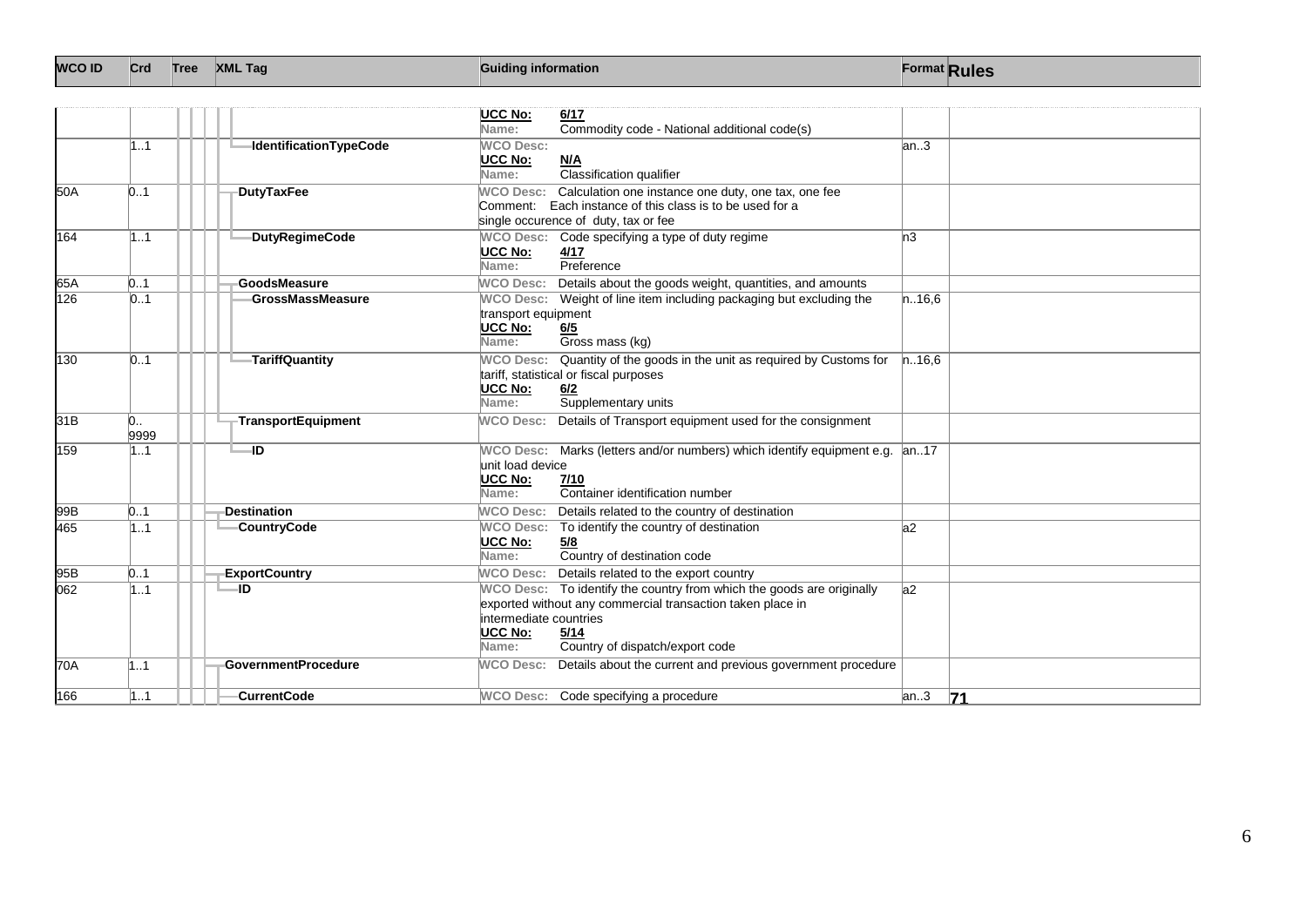| шс | <b>WCO ID</b> | <b>Crd</b> | Tree | <b>XML</b><br>. Tag | <b>Guiding information</b> | ∽ormat ⊑ | 11106 |
|----|---------------|------------|------|---------------------|----------------------------|----------|-------|
|----|---------------|------------|------|---------------------|----------------------------|----------|-------|

| 161              | 0.1  | PreviousCode            | <b>UCC No:</b><br>1/10<br>Procedure - Requested procedure code<br>Name:<br>Code specifying the government procedure, if any, which has an2<br><b>WCO Desc:</b><br>been applied to the goods prior to the application of a<br>different government procedure<br><b>UCC No:</b><br>1/10                                                                                            |       | $ 00\rangle$      |
|------------------|------|-------------------------|----------------------------------------------------------------------------------------------------------------------------------------------------------------------------------------------------------------------------------------------------------------------------------------------------------------------------------------------------------------------------------|-------|-------------------|
|                  |      |                         | Procedure - Previous procedure<br>Name:                                                                                                                                                                                                                                                                                                                                          |       |                   |
| 92A              | 1.2  | <b>Origin</b>           | Details about the origin of the goods<br><b>WCO Desc:</b>                                                                                                                                                                                                                                                                                                                        |       |                   |
| 063              | 01   | CountryCode             | WCO Desc: To identify the country in which the goods have been<br>produced or manufactured, according to criteria laid down for<br>the application of the Customs tariff or quantitative<br>restrictions, or any measure related to trade<br><b>UCC No:</b><br>5/15<br>Country of origin code<br>Name:<br><b>UCC No:</b><br>5/16<br>Country of preferential origin code<br>Name: | lan.4 | <b>CN</b>         |
| 501              | 1.1  | <b>TypeCode</b>         | Code to differentiate between different types of origin, e.g.<br><b>WCO Desc:</b><br>preferential and non-preferential Country of Origin codes<br><b>UCC No:</b><br><u>N/A</u><br>Type of origin<br>Name:                                                                                                                                                                        | ln 1  |                   |
| $\overline{93A}$ | 1.99 | Packaging               | Details related to packaging<br><b>WCO Desc:</b>                                                                                                                                                                                                                                                                                                                                 |       |                   |
| $\overline{142}$ | 0.1  | MarksNumbersID          | WCO Desc: Free form description of the marks and numbers on a<br>transport unit or package<br><b>UCC No:</b><br>6/11<br>Shipping marks<br>Name:                                                                                                                                                                                                                                  |       | an512 CSQZ3054383 |
| 144              | 01   | <b>QuantityQuantity</b> | Number of individual items packaged in such a way that they $\vert n.8 \rangle$<br><b>WCO Desc:</b><br>cannot be divided without first undoing the packing<br><b>UCC No:</b><br>6/10<br>Number of packages<br>Name:                                                                                                                                                              |       | 18                |
| 141              | 1.1  | <b>TypeCode</b>         | Code specifying the type of package of an item<br><b>WCO Desc:</b><br><b>UCC No:</b><br>6/9<br>Type of packages<br>Name:                                                                                                                                                                                                                                                         | an2   | <b>CT</b>         |
| 99A              | 0.99 | <b>PreviousDocument</b> | Information relating to the previous document<br><b>WCO Desc:</b>                                                                                                                                                                                                                                                                                                                |       |                   |
| D031             | 1.1  | CategoryCode            | <b>WCO Desc:</b><br>Code specifying the category of a document<br><b>UCC No:</b><br>2/1<br>Simplified declaration/Previous documents - Document<br>Name:<br>category                                                                                                                                                                                                             | a1    | X                 |
| D018             | 1.1  | ۰ID                     | <b>WCO Desc:</b><br>The number of a previous document<br><b>UCC No:</b><br>2/1                                                                                                                                                                                                                                                                                                   | an.35 | <b>ABC 16-098</b> |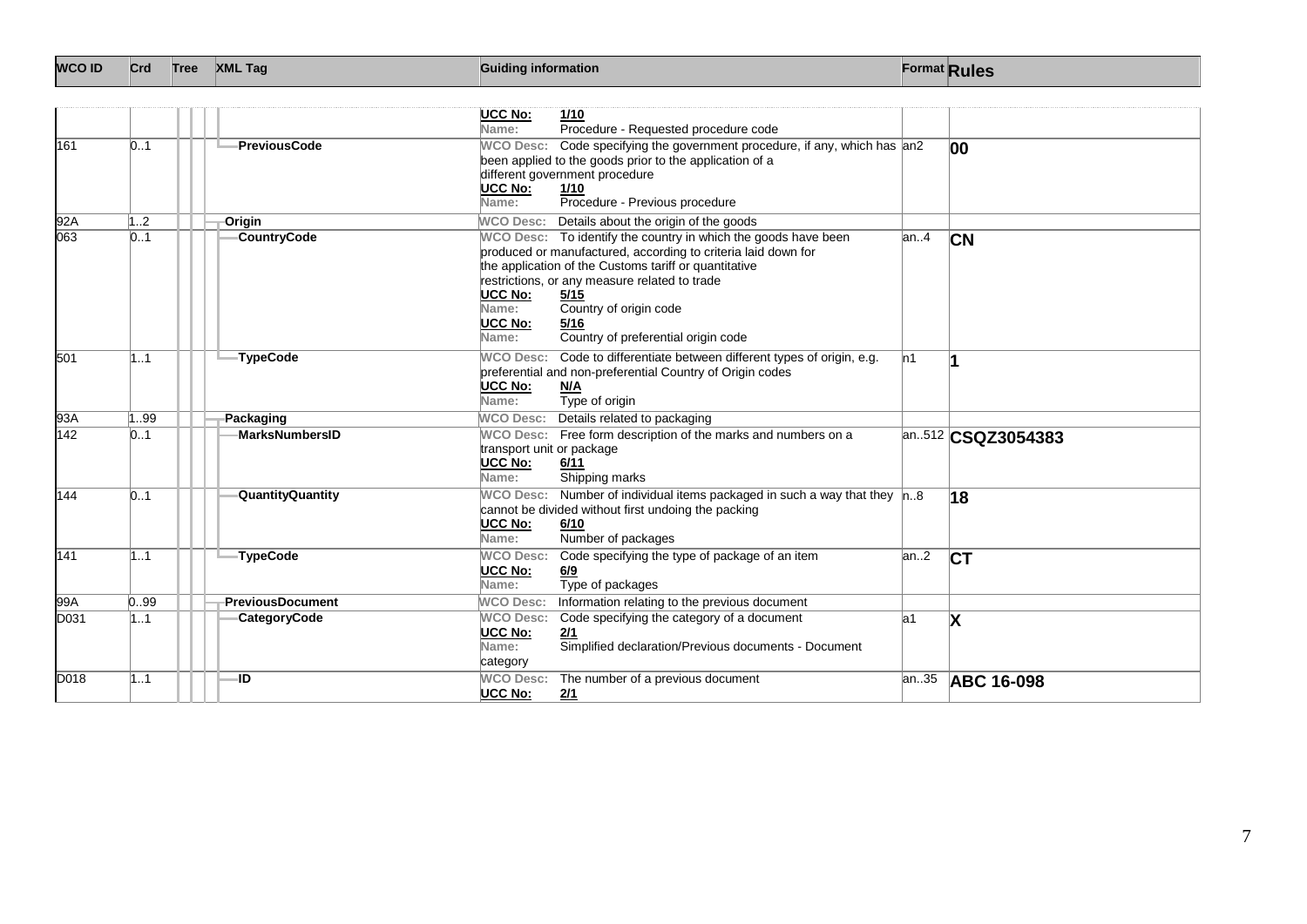|  | <b>WCO IF</b> | Crd | Tre | <b>XML</b><br>. Tag | .<br><b>Guiding information</b> | Format | Rules |
|--|---------------|-----|-----|---------------------|---------------------------------|--------|-------|
|--|---------------|-----|-----|---------------------|---------------------------------|--------|-------|

|      |     |                           | Simplified declaration/Previous documents - Previous<br>Name:                                                                                                                                                                                                                                                               |       |                       |
|------|-----|---------------------------|-----------------------------------------------------------------------------------------------------------------------------------------------------------------------------------------------------------------------------------------------------------------------------------------------------------------------------|-------|-----------------------|
|      |     |                           | document reference                                                                                                                                                                                                                                                                                                          |       |                       |
| D019 | 1.1 | <b>TypeCode</b>           | WCO Desc: Type of document used for declaration previously presented, an3<br>coded<br><b>UCC No:</b><br>2/1<br>Simplified declaration/Previous documents - Previous<br>Name:<br>document type                                                                                                                               |       | 337                   |
| 171  | 01  | LineNumeric               | Item number pertaining to the previous Customs filing<br><b>WCO Desc:</b><br><b>UCC No:</b><br>2/1<br>Simplified declaration/Previous documents - Goods item<br>Name:<br>lidentifier                                                                                                                                        | ln.5  |                       |
| 35B  | 0.1 | -UCR                      | Unique Trader Reference such as UCR<br><b>WCO Desc:</b>                                                                                                                                                                                                                                                                     |       |                       |
| 009  | 1.1 | TraderAssignedReferenceID | WCO Desc: A number assigned by a declarant such as a trader reference an35<br>lor a carrier reference<br><b>UCC No:</b><br>2/4<br>Reference number/UCR<br>Name:                                                                                                                                                             |       | 6ZA001234560500010596 |
| 74A  | 1.1 | -Importer                 | WCO Desc: Party who makes -or on whose behalf a Customs clearing<br>agent or other authorized person makes - an import<br>declaration                                                                                                                                                                                       |       |                       |
| R037 | 0.1 | <b>Name</b>               | WCO Desc: Name of party who makes -or on whose behalf a Customs<br>clearing agent or other authorized person makes - an import<br>declaration. This may include a person who has possession<br>of the goods or to whom the goods are consigned<br><b>UCC No:</b><br>3/15<br>Importer - Name<br>Name:                        | lan70 |                       |
| R038 | 01  | -ID                       | WCO Desc: Identifier of party who makes - or on whose behalf a Customs an17<br>clearing agent or other authorised person makes - an import<br>declaration. This may include a person who has possession<br>of the goods or to whom the goods are consigned<br><b>UCC No:</b><br>3/16<br>Importer identification no<br>Name: |       | SE1212121212          |
| 04A  | 0.1 | <b>Address</b>            | Details relating to an address<br><b>WCO Desc:</b>                                                                                                                                                                                                                                                                          |       |                       |
| 241  | 1.1 | <b>CityName</b>           | <b>WCO Desc:</b><br>Name of a city<br><b>UCC No:</b><br>3/15<br>Importer - City<br>Name:                                                                                                                                                                                                                                    | an35  |                       |
| 242  | 1.1 | <b>CountryCode</b>        | Identification of the name of the country or other<br><b>WCO Desc:</b><br>geographical entity as specified in ISO 3166 and UN/ECE<br>Rec <sub>3</sub><br><b>UCC No:</b><br>3/15                                                                                                                                             | a2    |                       |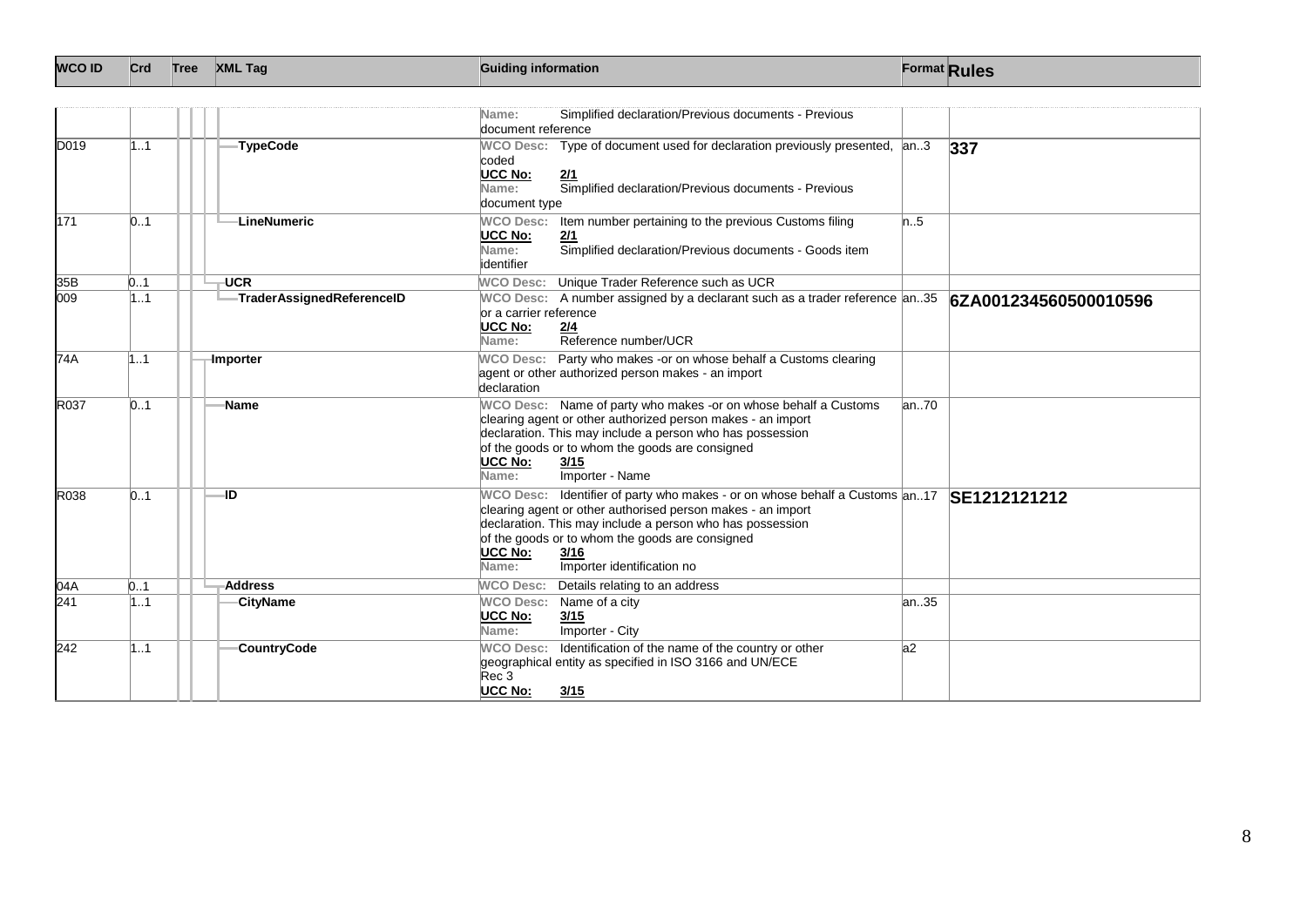| <b>WCO ID</b> | <b>Crd</b> | <b>Tree</b> | <b>XML Tag</b> | .<br><b>Guiding information</b> |  | Format Rules |
|---------------|------------|-------------|----------------|---------------------------------|--|--------------|
|---------------|------------|-------------|----------------|---------------------------------|--|--------------|

|                  |       |                            | Name:<br>Importer - Country                                                       |        |             |  |
|------------------|-------|----------------------------|-----------------------------------------------------------------------------------|--------|-------------|--|
| 239              | 01    | <b>Line</b>                | Specification of the postal delivery point such as street and<br><b>WCO Desc:</b> | an70   |             |  |
|                  |       |                            | number or post office box                                                         |        |             |  |
|                  |       |                            | <b>UCC No:</b><br>3/15                                                            |        |             |  |
|                  |       |                            | Importer - Street and number<br>Name:                                             |        |             |  |
| 245              | 11    | PostcodelD                 | <b>WCO Desc:</b><br>Code specifying a postal zone or address                      | an.9   |             |  |
|                  |       |                            | UCC No:<br>3/15                                                                   |        |             |  |
|                  |       |                            | Name:<br>Importer - Postcode                                                      |        |             |  |
| 35B              | 0.1   | ⊣UCR                       | Unique Trader Reference such as UCR<br><b>WCO Desc:</b>                           |        |             |  |
| 009              | 1.1   | TraderAssignedReferenceID  | WCO Desc: A number assigned by a declarant such as a trader reference $ an.35 $   |        |             |  |
|                  |       |                            | lor a carrier reference                                                           |        |             |  |
|                  |       |                            | <b>UCC No:</b><br>2/4                                                             |        |             |  |
|                  |       |                            | Reference number/UCR<br>Name:                                                     |        |             |  |
| 43B              | 11    | Warehouse                  | WCO Desc: Warehouse where a particular goods shipment will be / is /              |        |             |  |
|                  |       |                            | has been stored                                                                   |        |             |  |
| L019             | 1.1   | -ID                        | WCO Desc: To identify a warehouse where a particular goods shipment               | an35   |             |  |
|                  |       |                            | will be / is / has been stored                                                    |        | OXÖ         |  |
|                  |       |                            | <b>UCC No:</b><br>2/7                                                             |        |             |  |
|                  |       |                            | Identification of warehouse - Warehouse identifier<br>Name:                       |        |             |  |
| L <sub>112</sub> | 11    | TypeCode                   | <b>WCO Desc:</b><br>The type of warehouse, coded                                  | la1    | $\mathbf R$ |  |
|                  |       |                            | <b>UCC No:</b><br>2/7                                                             |        |             |  |
|                  |       |                            | Identification of warehouse -Warehouse type<br>Name:                              |        |             |  |
| 90A              | 0.891 | <b>ObligationGuarantee</b> | Details regarding undertaking given in cash, bond or as a<br><b>WCO Desc:</b>     |        |             |  |
|                  |       |                            | written guarantee to ensure that an obligation will be fulfilled,                 |        |             |  |
|                  |       |                            | e.g. under a transit procedure                                                    |        |             |  |
| 492              | 0.1   | <b>Amount Amount</b>       | WCO Desc: The recorded amount of security in case that the type of                | n.16,2 |             |  |
|                  |       |                            | security is in cash or in withdrawal from the security account                    |        |             |  |
|                  |       |                            | UCC No:<br>8/3                                                                    |        |             |  |
|                  |       |                            | Guarantee reference - Customs duty amount<br>Name:                                |        |             |  |
|                  |       | currencyID                 |                                                                                   |        |             |  |
| D014             | 01    | ID                         | <b>WCO Desc:</b><br>Reference number identifying a specific document              | an.35  | S2018123456 |  |
|                  |       |                            | <b>UCC No:</b><br>8/3                                                             |        |             |  |
|                  |       |                            | Guarantee reference - Other guarantee reference<br>Name:                          |        |             |  |
| 100              | 01    | -ReferenceID               | WCO Desc: A reference number to identify the undertaking given as a               | lan.24 |             |  |
|                  |       |                            | written guarantee in cash, bond, or by other such means in                        |        |             |  |
|                  |       |                            | order to ensure that an obligation will be fulfilled                              |        |             |  |
|                  |       |                            | <b>UCC No:</b><br>8/3<br>Guarantee reference - GRN<br>Name:                       |        |             |  |
|                  |       |                            |                                                                                   |        |             |  |
| 101              | 1.1   | <b>SecurityDetailsCode</b> | WCO Desc: A code identifying the type of undertaking given as a written           | lan1   |             |  |